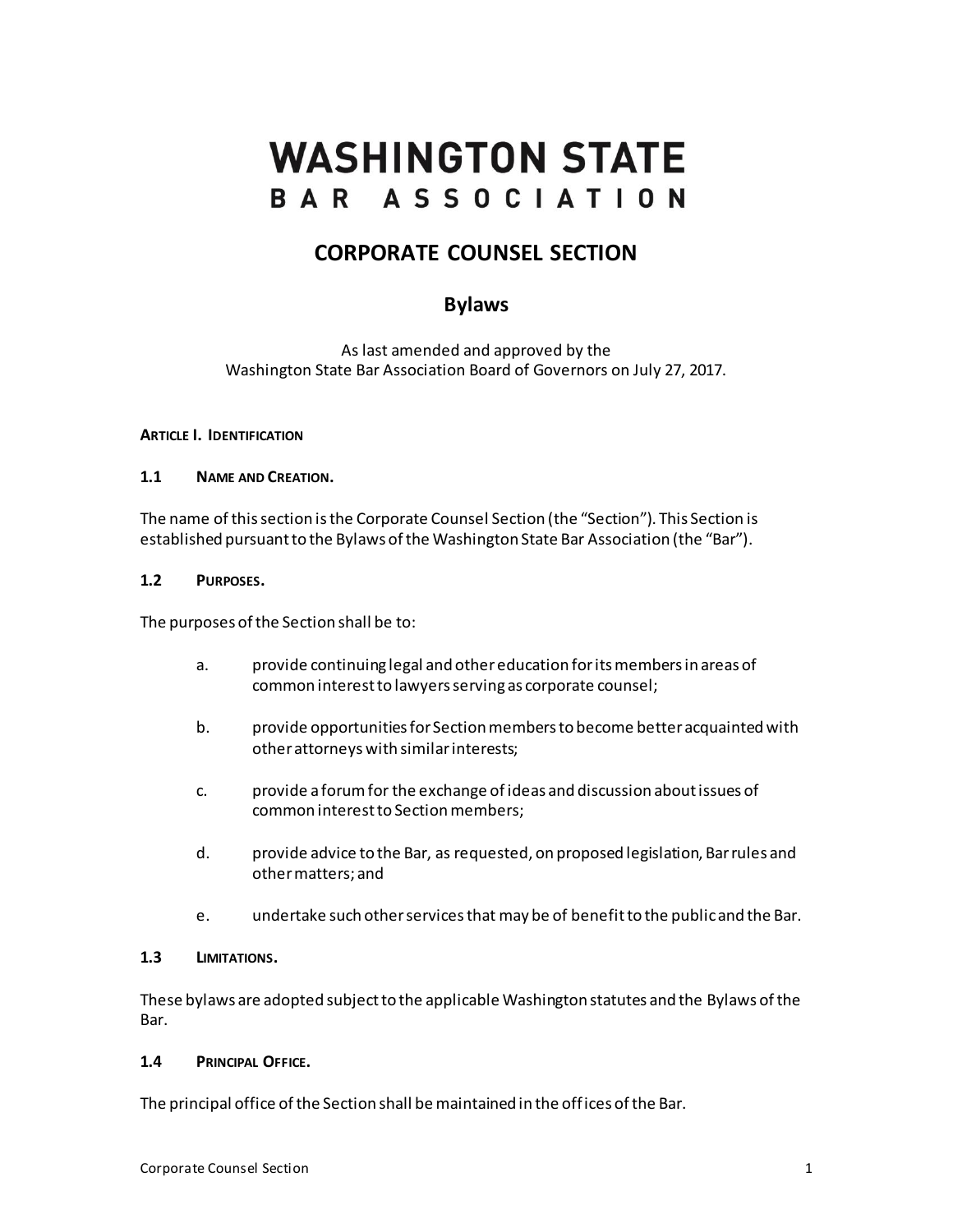# **1.5 FISCAL YEAR.**

The fiscal year of the Section shall coincide with that of the Bar.

#### **ARTICLE II. MEMBERS AND SUBSCRIBERS**

#### **2.1 MEMBERS.**

Any (i) active member in good standing with the Bar("Member"),(ii) person granted a limited house counsel license under APR 8(f) or similar successor rule, or (iii) person reasonably believing himself or herself to be in substantial compliance with RPC 5.5(d) governing temporary in-house practice or similar successor rule may enroll as a voting member of the Section and, upon payment of applicable annual dues, become a Section Member.

#### **2.2 NON-VOTING SECTION MEMBERS.**

Any person in good standing as a member of any other domestic or foreign state ornational bar association, or inactive or retired therefrombut otherwise in good standing, and any student enrolled in any law school may enroll as a Non-voting Section Memberupon request and payment of the applicable Non-voting Section Member annual dues. Non-voting Section Members have no right to vote as a Section Member. Non-voting Section Membersshall be entitled to receive communications or publications made available to all Section Members and to attend continuing legal education and other events sponsored by the Section upon payment of the applicable fees.

#### **2.3 SECTION DUES.**

Section dues shall be paid annually in advance. Any person who fails to pay the annual dues shall cease to be a Section Member until current Section dues are paid. Annual dues shall be set by the Executive Committee of the Section and reasonably approved by the Bar's Board of Governors. A standard annual dues amount for Non-voting Section Members will be set by the Section and approved by the Board of Governors.

#### **ARTICLE III. MEETINGS OF THE MEMBERSHIP**

#### **3.1 ANNUAL MEETING.**

The annual meeting of the Section shall generally be held in conjunction with a continuing legal education program sponsored by the Section, as determined by the Executive Committee of the Section. The Chairof the Section shall cause notice of the annual meeting to be sent by email or similar means reasonably selected by the Executive Committee to each member of the Section at least thirty (30) days in advance of the annual meeting and shall also be posted on the Section's Web page.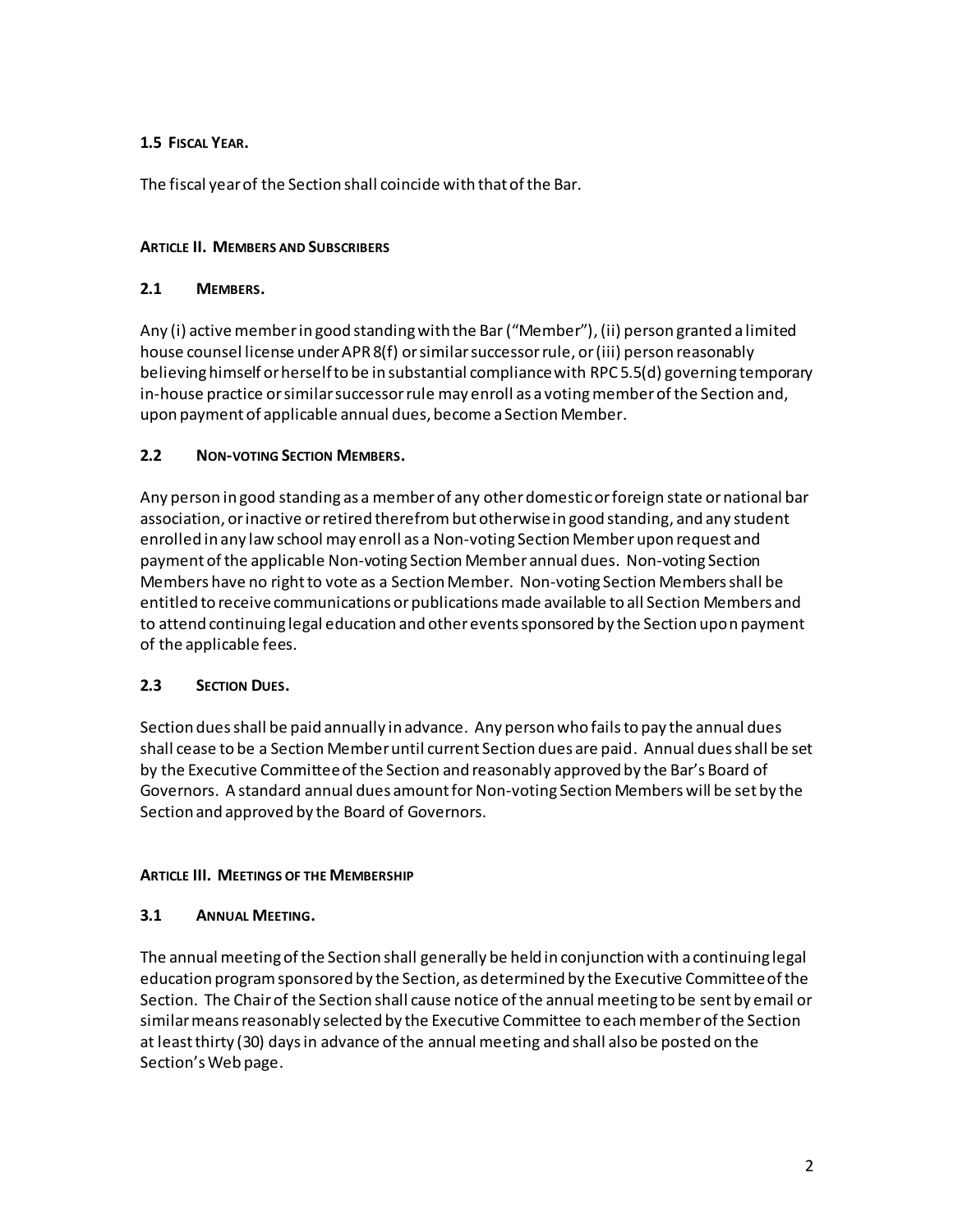#### **3.2 QUORUM; CONTROLLING VOTEAT SECTION MEETINGS.**

The voting Section Members present at any annual or special meeting shall constitute a quorum for the transaction of business. A majority vote of the voting Section Members present shall be required to approve any business brought before such meeting.

#### **3.3 SPECIAL MEETINGS.**

Special meetings of the membership of the Section may be called by the Chair upon fourteen (14) days prior written notice to the members by mail, email or other appropriate means, including by publication on the Section's Web page. The notice shall state the business to be transacted at the special meeting.

#### **ARTICLE IV. THE EXECUTIVE COMMITTEE**

#### **4.1 POWERS AND DUTIES.**

The Executive Committee shall be vested with the powers and duties necessary for the administration of the affairs of the Section. The Executive Committee shall have the responsibility to establish committees of the Section.

#### **4.2 COMPOSITION.**

The Executive Committee shall be composed of the following persons, all of whom must be Section Members:

- a. The Chair, Secretary, and Treasurer;
- b. The Immediate Past Chair; and
- c. Up to fifteen At-Large Section Members.

#### **4.3 TERM.**

The term of each At-Large Section Member of the Executive Committee shall be three (3) years, beginning with the earlier of the date of election or appointment. All Executive Committee positions will begin October 1. There are no term limits for any officer or Executive Committee positions.

#### **4.4 CONTROLLING VOTE.**

Action of the Executive Committee shall be determined by majority vote once a quorum is established.Quorum for any Executive Meeting shall be deemed established once more than half of the then current Executive Committee members are present in person, telephonically or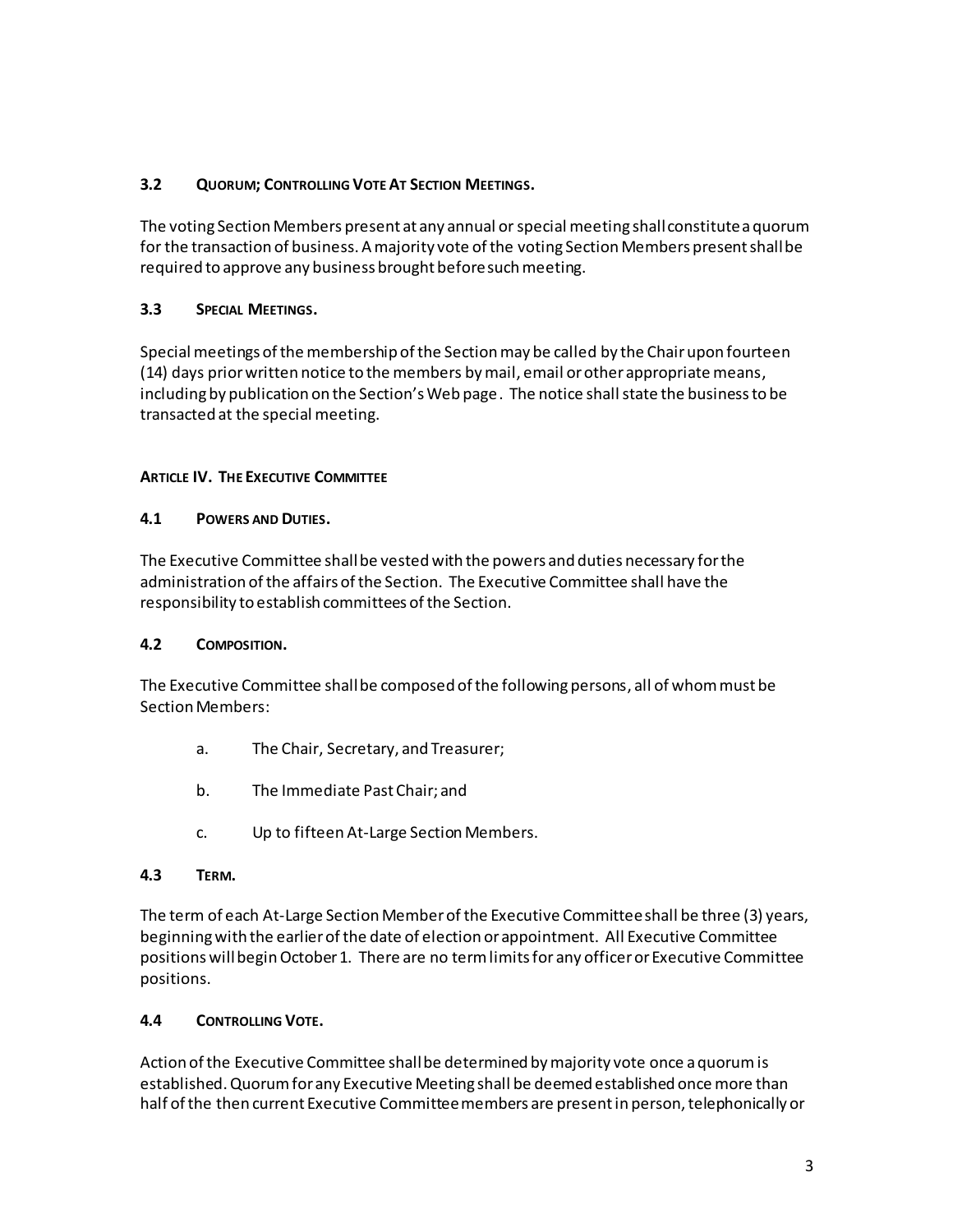by other means by which such Executive Committee Members are able to hear and to be heard by all other Executive Committee Members present. Once established, Quorum shall not be lost by the departure of any Executive Committee Members from the meeting. A member of the Executive Committee may vote in absentia by instructing the Secretary of the manner in which such vote is to be cast, provided any such votes by proxy are announced to the other Executive Committee Members present at the meeting by the Secretary prior to the time the vote of the Executive Committee is taken.

# **4.5 MEETINGS OF THE EXECUTIVE COMMITTEE.**

The annual meeting of the Executive Committee shall be held following the annual meeting of Section Members. Other meetings shall be held at the time and place as may be designated by the Chair or a majority of the Executive Committee. The Executive Committee is expected to conduct a minimum of four(4) meetings annually. Reasonable advance notice of the meetings shall be provided to the Section membership.

#### **ARTICLE V. OFFICERS**

#### **5.1 OFFICERS.**

The officers of the Section shall be the Chair, the Secretary, and the Treasurer.

#### **5.2 REMOVAL.**

Any officer or At-Large member of the Executive Committee may be removed by a two-thirds majority vote of the voting members of the Executive Committee. Grounds for removal include, but are not limited to, regular absence from Executive Committee meetings and events, failure to perform duties, unprofessional or discourteous conduct or whenever, in the Executive Committee's judgment, the Executive Committee Member is not acting in the best interest of the Section membership.

#### **5.3 CHAIR.**

The Chair shall be the principal executive officer of the Section and shall serve a term of two (2) years. Subject to the control of the Executive Committee, the Chair shall supervise and control all of the affairs of the Section and shall preside at all meetings of the Section and the Executive Committee.

#### **5.4 SECRETARY.**

The Secretary shall be elected at the annual election for a term of two (2) years. The Secretary shall take minutes of the proceedings of all meetings of the Section and the Executive Committee, and provide approved minutes to the Bar for publication and record retention. In addition, the Secretary shall perform such other duties as may be assigned to him or her by the Chair or the Executive Committee.

# **5.5 TREASURER.**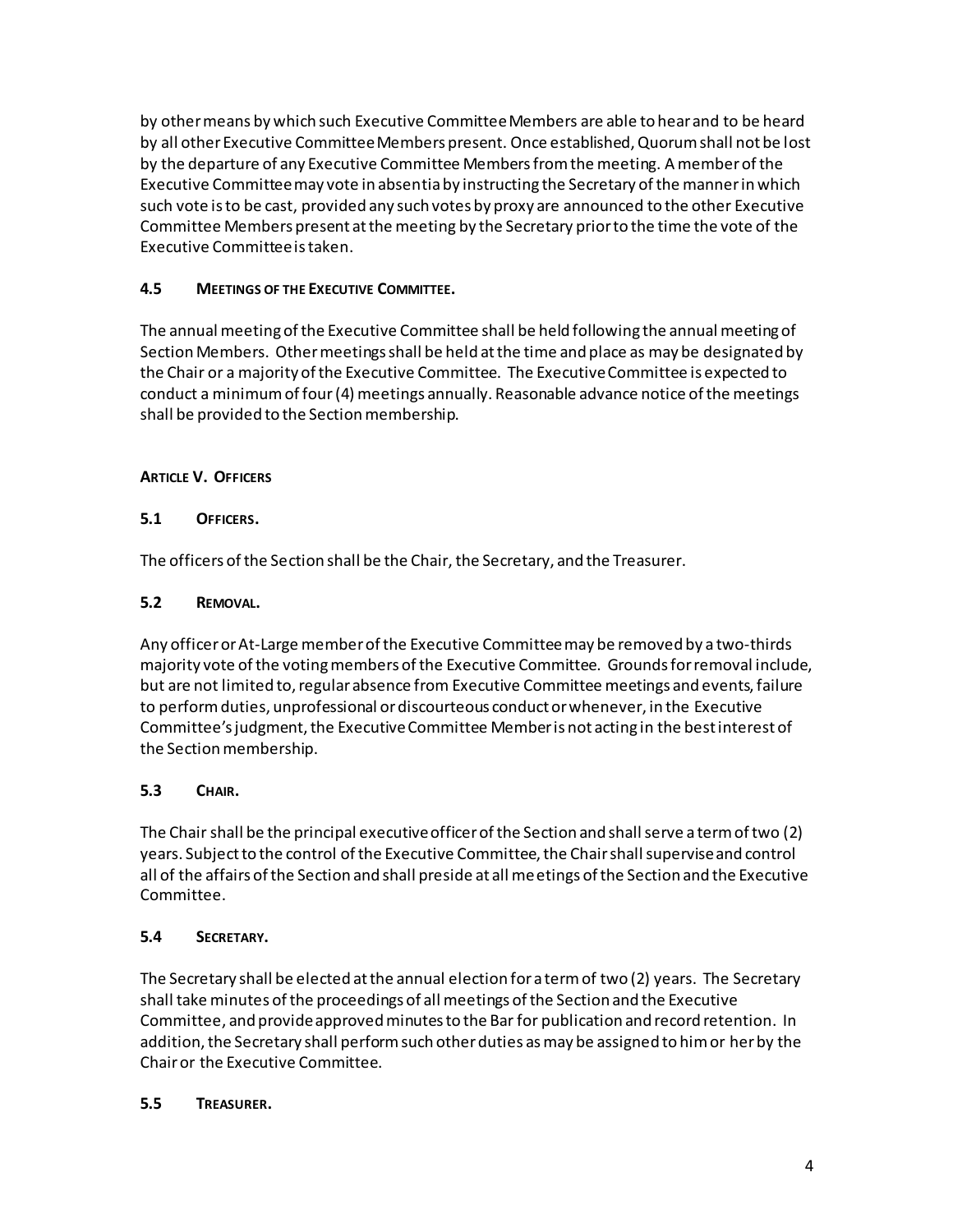The Treasurer shall be elected at the annual election for a term of two (2) years. The Treasurer shall work with the Bar to guide the Section in complying with Bar fiscal policies and procedures, work with the Bar to prepare the Section's annual budget, and review the Section's monthly financial statements for accuracy and comparison to budget. In addition, the Treasurer shall perform such other duties as may be reasonably assigned to him or her by the Chair or the Executive Committee.

# **ARTICLE VI. ELECTIONS**

#### **6.1 NOMINATION OF OFFICERS FOR ELECTION.**

The Chair shall appoint a Nominating Committee of no less than three Section Members, at least one of whom shall not be a current member of the Executive Committee, to nominate one or more persons for election as Chair, Secretary, Treasurer, and At-Large Executive Committee Members upon the expiration of the term of the then incumbent(s). All applicants, including self-nominations and nominations of individuals nominated by the Nominating Committee, will apply through an electronic application process administered by the Bar. The Nominating Committee shall report its nominees to the Executive Committee and Section Members prior to the annual meeting. In addition, other nominations for the same positions may be made from the floor at the annual meeting. The Executive Committee will approve a list of nominees for each open position, but others may be nominated or self-nominated as described above.

#### **6.2 ELECTION PROCEDURE.**

Nominations and elections for open Executive Committee positions will be held between March and May each year. The Bar will administer the elections by electronic means and certify the results, unless the Section develops its own equivalent electronic election process. In the event of a tie, the winner will be determined by a coin toss conducted by the current Chair in the presence of the current Secretary.

#### **6.3 APPOINTMENTS TO FILL VACANCIES.**

If any position on the Executive Committee or the position of Chair, Secretary or Treasurer becomes vacant for any reason before the expiration of a term, the Executive Committee shall appoint, by a majority vote, a successor. When a Section Member is appointed to fill a vacancy in an unexpired term, the Member will do so until the next annual election when the interim incumbent or anotherindividual will be elected to serve the remainder of the vacated term or a new term, as the case may be.

#### **ARTICLE VII. COMMITTEES**

# **7.1 COMMITTEES.**

The Executive Committee may form committees to perform such duties as shall be determined by the Executive Committee. Such committees may be permanent committees or formed to